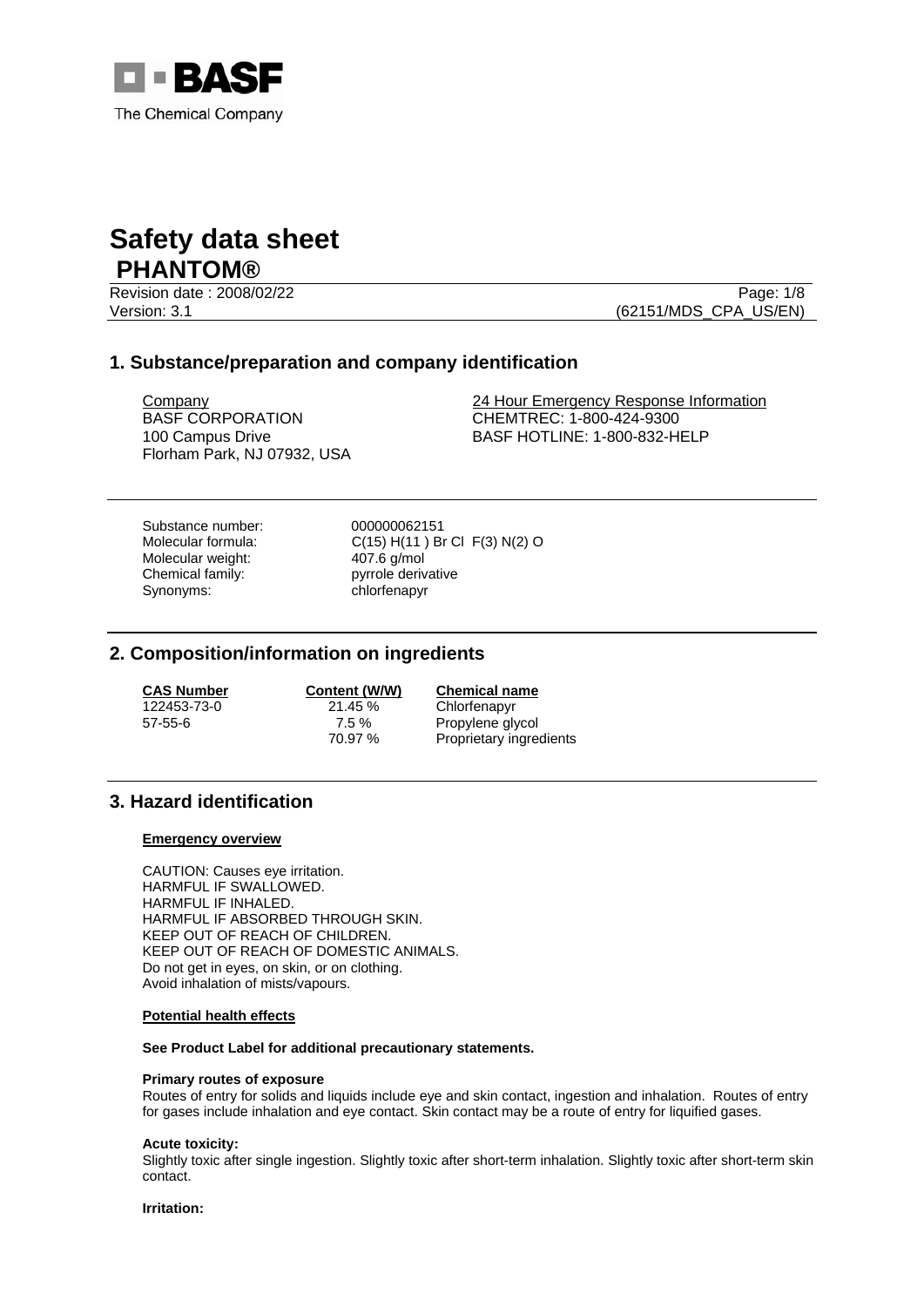Revision date : 2008/02/22 Page: 2/8

Version: 3.1 (62151/MDS\_CPA\_US/EN)

May cause slight irritation to the skin. May cause slight but temporary irritation to the eyes.

#### **Sensitization:**

Skin sensitizing effects were not observed in animal studies.

#### **Medical conditions aggravated by overexposure:**

Individuals with pre-existing diseases of the respiratory, skin or eyes may have increased susceptibility to excessive exposures.

#### **Potential environmental effects**

#### **Aquatic toxicity:**

Very toxic (acute effect) to aquatic organisms.

#### **Terrestrial toxicity:**

Acutely very toxic to terrestrial organisms.

## **4. First-aid measures**

#### **General advice:**

First aid providers should wear personal protective equipment to prevent exposure. Remove contaminated clothing. Move person to fresh air. If person is not breathing, call 911 or ambulance, then give artificial respiration, preferably mouth-to-mouth if possible. Call a poison control center or physician for treatment advice. Have the product container or label with you when calling a poison control center or doctor or going for treatment.

### **If inhaled:**

Remove the affected individual into fresh air and keep the person calm. Assist in breathing if necessary.

## **If on skin:**

Rinse skin immediately with plenty of water for 15 - 20 minutes.

#### **If in eyes:**

Hold eyes open and rinse slowly and gently with water for 15 to 20 minutes. Remove contact lenses, if present, after first 5 minutes, then continue rinsing.

#### **If swallowed:**

Have person sip a glass of water if able to swallow. Do not induce vomiting unless told to by a poison control center or doctor. Never induce vomiting or give anything by mouth if the victim is unconscious or having convulsions.

#### **Note to physician**

Antidote: No known specific antidote. Treatment: Treat symptomatically.

# **5. Fire-fighting measures**

Flash point: Not applicable, Non-flammable.

#### **Suitable extinguishing media:**

foam, dry extinguishing media, carbon dioxide, water spray

#### **Hazards during fire-fighting:**

carbon monoxide, carbon dioxide, hydrogen bromide, hydrochloric acid, Hydrofluoric acid, hydrogen fluoride, halogenated hydrocarbons, nitrogen dioxide, Hydrocarbons, If product is heated above decomposition temperature, toxic vapours will be released. The substances/groups of substances mentioned can be released if the product is involved in a fire.

#### **Protective equipment for fire-fighting:**

Firefighters should be equipped with self-contained breathing apparatus and turn-out gear.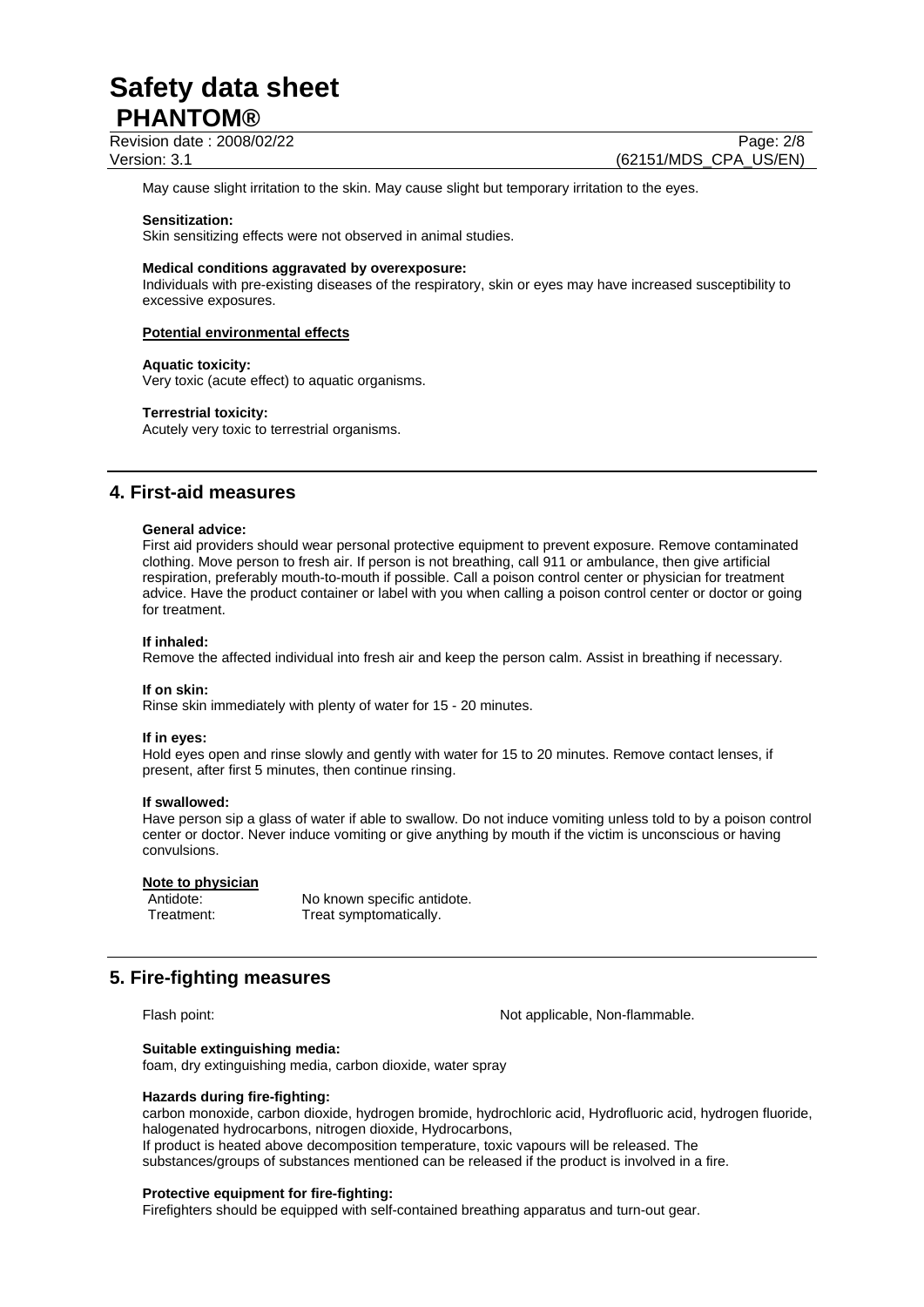Revision date : 2008/02/22 Page: 3/8 Version: 3.1 (62151/MDS\_CPA\_US/EN)

#### **Further information:**

In case of fire and/or explosion do not breathe fumes. Keep containers cool by spraying with water if exposed to fire. Collect contaminated extinguishing water separately, do not allow to reach sewage or effluent systems. Dispose of fire debris and contaminated extinguishing water in accordance with official regulations.

## **6. Accidental release measures**

#### **Personal precautions:**

Take appropriate protective measures. Clear area. Shut off source of leak only under safe conditions. Extinguish sources of ignition nearby and downwind. Ensure adequate ventilation. Wear suitable personal protective clothing and equipment.

#### **Environmental precautions:**

Do not discharge into the subsoil/soil. Do not discharge into drains/surface waters/groundwater. Contain contaminated water/firefighting water.

#### **Cleanup:**

Dike spillage. Pick up with suitable absorbent material. Place into suitable containers for reuse or disposal in a licensed facility. Spilled substance/product should be recovered and applied according to label rates whenever possible. If application of spilled substance/product is not possible, then spills should be contained, solidified, and placed in suitable containers for disposal. After decontamination, spill area can be washed with water. Collect wash water for approved disposal.

# **7. Handling and storage**

## **Handling**

#### **General advice:**

RECOMMENDATIONS ARE FOR MANUFACTURING, COMMERCIAL BLENDING, AND PACKAGING WORKERS. PESTICIDE APPLICATORS & WORKERS must refer to the Product Label and Directions for Use attached to the product for Agricultural Use Requirements in accordance with the EPA Worker Protection Standard 40 CFR part 170. Ensure adequate ventilation. Provide good ventilation of working area (local exhaust ventilation if necessary). Keep away from sources of ignition - No smoking. Keep container tightly sealed. Protect contents from the effects of light. Protect against heat. Protect from air. Handle and open container with care. Do not open until ready to use. Once container is opened, content should be used as soon as possible. Avoid aerosol formation. Avoid dust formation. Provide means for controlling leaks and spills. Do not return residues to the storage containers. Follow label warnings even after container is emptied. The substance/ product may be handled only by appropriately trained personnel. Avoid all direct contact with the substance/product. Avoid contact with the skin, eyes and clothing. Avoid inhalation of dusts/mists/vapours. Wear suitable personal protective clothing and equipment.

#### **Protection against fire and explosion:**

The relevant fire protection measures should be noted. Fire extinguishers should be kept handy. Avoid all sources of ignition: heat, sparks, open flame. Sources of ignition should be kept well clear. Avoid extreme heat. Keep away from oxidizable substances. Electrical equipment should conform to national electric code. Ground all transfer equipment properly to prevent electrostatic discharge. Electrostatic discharge may cause ignition.

## **Storage**

#### **General advice:**

Keep only in the original container in a cool, dry, well-ventilated place away from ignition sources, heat or flame. Protect containers from physical damage. Protect against contamination. The authority permits and storage regulations must be observed.

Keep away from heat. Protect against moisture. Protect from direct sunlight.

#### **Storage incompatibility:**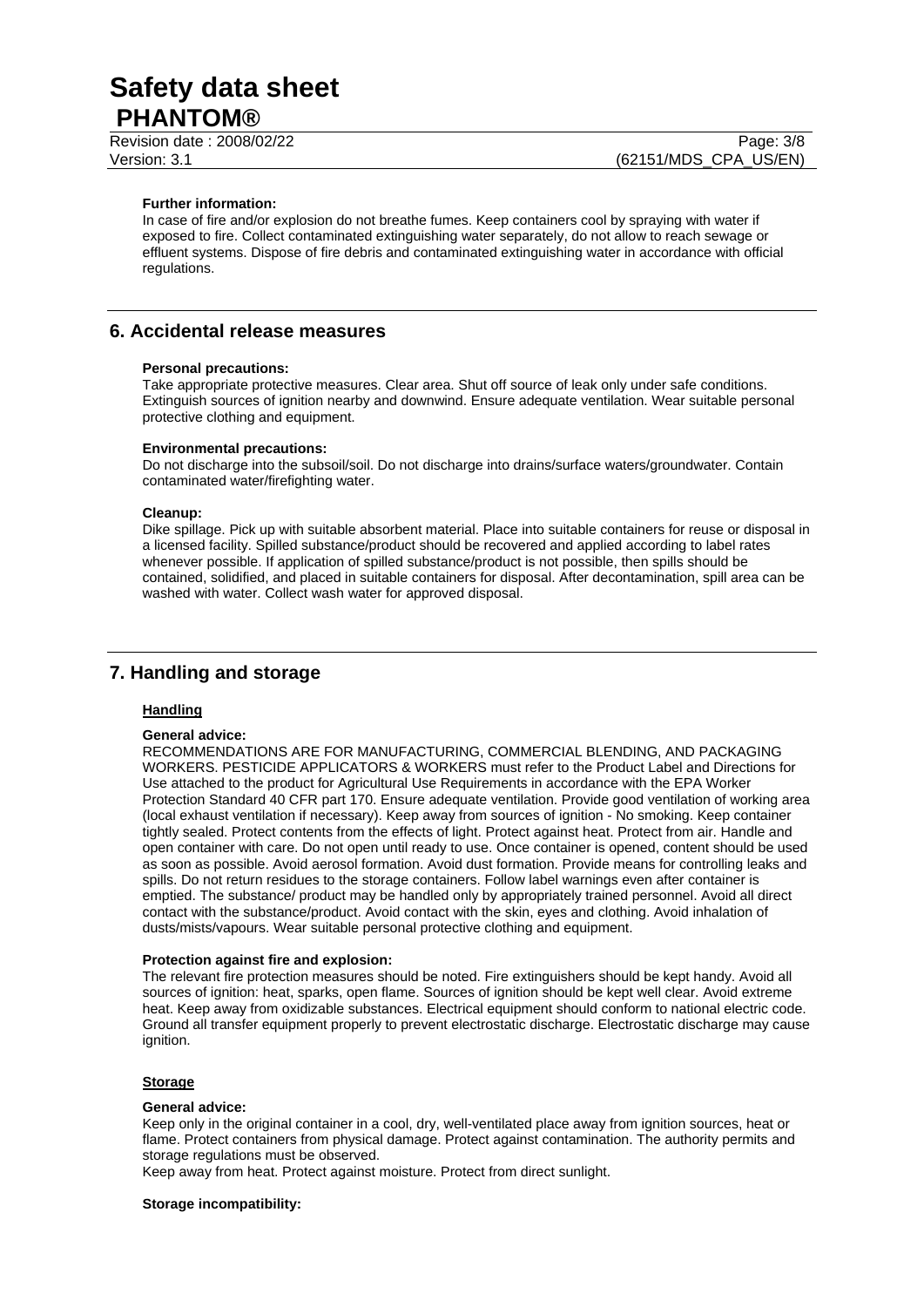Revision date : 2008/02/22 Page: 4/8 Version: 3.1 (62151/MDS\_CPA\_US/EN)

General: Segregate from incompatible substances. Segregate from foods and animal feeds. Segregate from textiles and similar materials.

### **Temperature tolerance**

Protect from temperatures below: 0 °C The product can crystallize below the limit temperature. Protect from temperatures above: 40 °C Changes in the properties of the product may occur if substance/product is stored above indicated temperature for extended periods of time.

# **8. Exposure controls and personal protection**

**Users of a pesticidal product should refer to the product label for personal protective equipment requirements.** 

### **Advice on system design:**

Whenever possible, engineering controls should be used to minimize the need for personal protective equipment.

### **Personal protective equipment**

## **RECOMMENDATIONS FOR MANUFACTURING, COMMERCIAL BLENDING, AND PACKAGING WORKERS:**

### **Respiratory protection:**

Wear respiratory protection if ventilation is inadequate. Wear a NIOSH-certified (or equivalent) TC23C Chemical/Mechanical type filter system to remove a combination of particles, gas and vapours. For situations where the airborne concentrations may exceed the level for which an air purifying respirator is effective, or where the levels are unknown or Immediately Dangerous to Life or Health (IDLH), use NIOSHcertified full facepiece pressure demand self-contained breathing apparatus (SCBA) or a full facepiece pressure demand supplied-air respirator (SAR) with escape provisions.

### **Hand protection:**

Chemical resistant protective gloves, Protective glove selection must be based on the user's assessment of the workplace hazards.

### **Eye protection:**

Safety glasses with side-shields. Tightly fitting safety goggles (chemical goggles). Wear face shield if splashing hazard exists.

### **Body protection:**

Body protection must be chosen depending on activity and possible exposure, e.g. head protection, apron, protective boots, chemical-protection suit.

## **General safety and hygiene measures:**

Wear long sleeved work shirt and long work pants in addition to other stated personal protective equipment. Work place should be equipped with a shower and an eye wash. Handle in accordance with good industrial hygiene and safety practice. Personal protective equipment should be decontaminated prior to reuse. Gloves must be inspected regularly and prior to each use. Replace if necessary (e.g. pinhole leaks). Take off immediately all contaminated clothing. Store work clothing separately. Hands and/or face should be washed before breaks and at the end of the shift. No eating, drinking, smoking or tobacco use at the place of work. Keep away from food, drink and animal feeding stuffs.

# **9. Physical and chemical properties**

Form: liquid Odour: sweetish

Colour: white to light brown pH value: 6.5 - 7.2 (20 °C) Boiling point: approx. 212 °F (760 mmHg)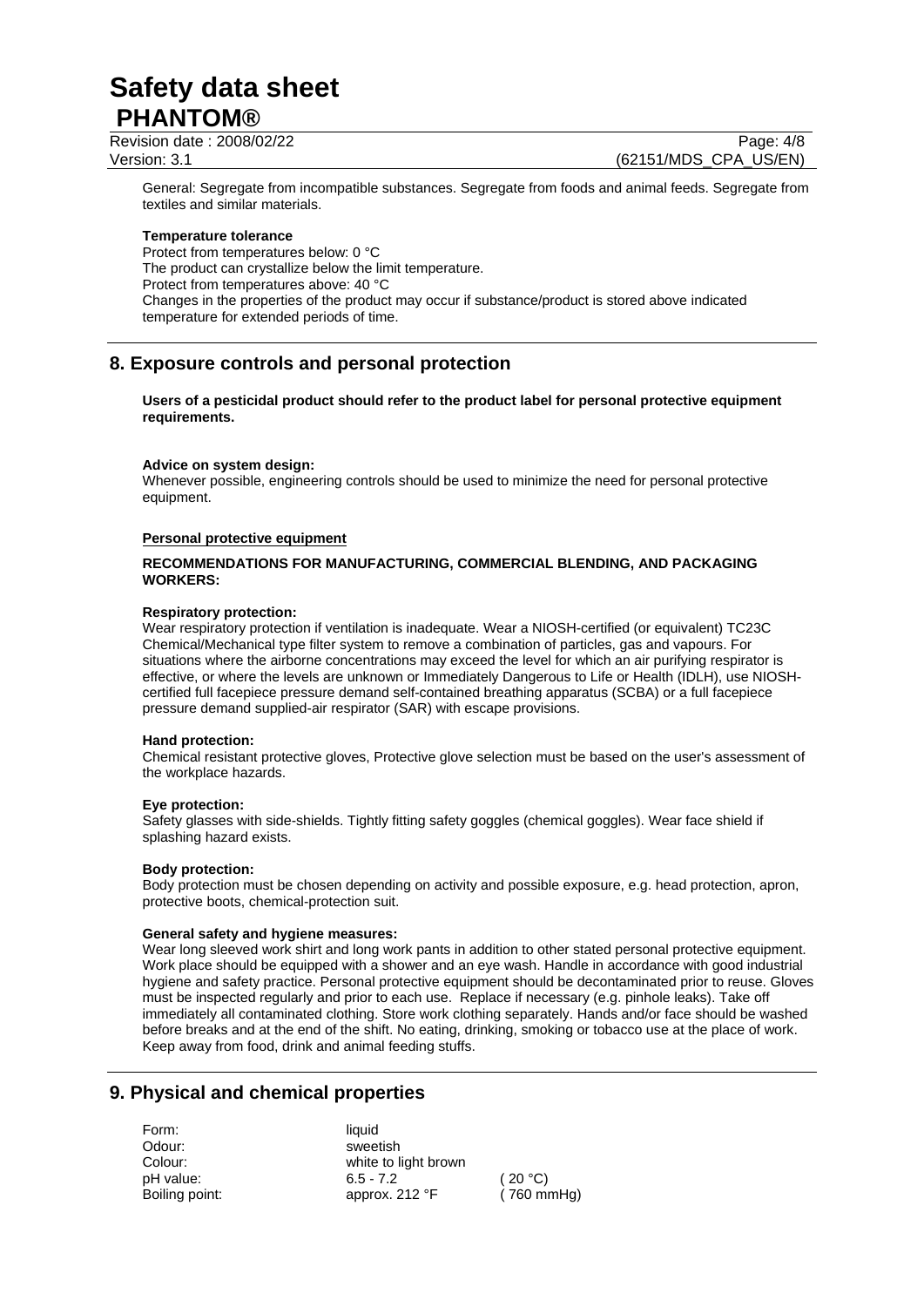| Revision date: 2008/02/22<br>Version: 3.1               |                          |                | Page: 5/8<br>(62151/MDS_CPA_US/EN) |
|---------------------------------------------------------|--------------------------|----------------|------------------------------------|
| Density:                                                | $1.106 - 1.126$<br>q/cm3 | (20 °C)        |                                    |
| Bulk density:                                           |                          | dropped        |                                    |
| Partitioning coefficient n-<br>octanol/water (log Pow): |                          | Not applicable |                                    |
| Solubility in water:                                    |                          | dispersible    |                                    |

# **10. Stability and reactivity**

## **Conditions to avoid:**

Avoid all sources of ignition: heat, sparks, open flame. Avoid extreme temperatures. Avoid prolonged exposure to extreme heat. Avoid contamination. Avoid electro-static discharge. Avoid prolonged storage.

**Substances to avoid:**

strong oxidizing agents

### **Hazardous reactions:**

The product is chemically stable. Hazardous polymerization will not occur. No hazardous reactions if stored and handled as prescribed/indicated.

## **Decomposition products:**

Hazardous decomposition products: No hazardous decomposition products if stored and handled as prescribed/indicated., Prolonged thermal loading can result in products of degradation being given off.

## **Thermal decomposition:**

Possible thermal decomposition products:

carbon monoxide, carbon dioxide, hydrogen bromide, hydrochloric acid, Hydrofluoric acid, hydrogen fluoride, halogenated hydrocarbons, nitrogen dioxide, Hydrocarbons Stable at ambient temperature. If product is heated above decomposition temperature toxic vapours may be released.

### **Corrosion to metals:**

Corrosive effects to metal are not anticipated.

# **11. Toxicological information**

## **Acute toxicity**

**Oral:**  LD50/rat/male: 560 mg/kg

LD50/rat/female: 567 mg/kg

### **Inhalation:**

LC50/rat/male: 0.571 mg/l / 4 h An aerosol was tested.

LC50/rat/female: > 2.43 mg/l / 4 h An aerosol was tested.

LC50/rat/male: 2.284 mg/l / 1 h(calculated)

LC50/rat/female: > 6.4 mg/l / 1 h(calculated)

**Dermal:**  LD50/rabbit: > 2,000 mg/kg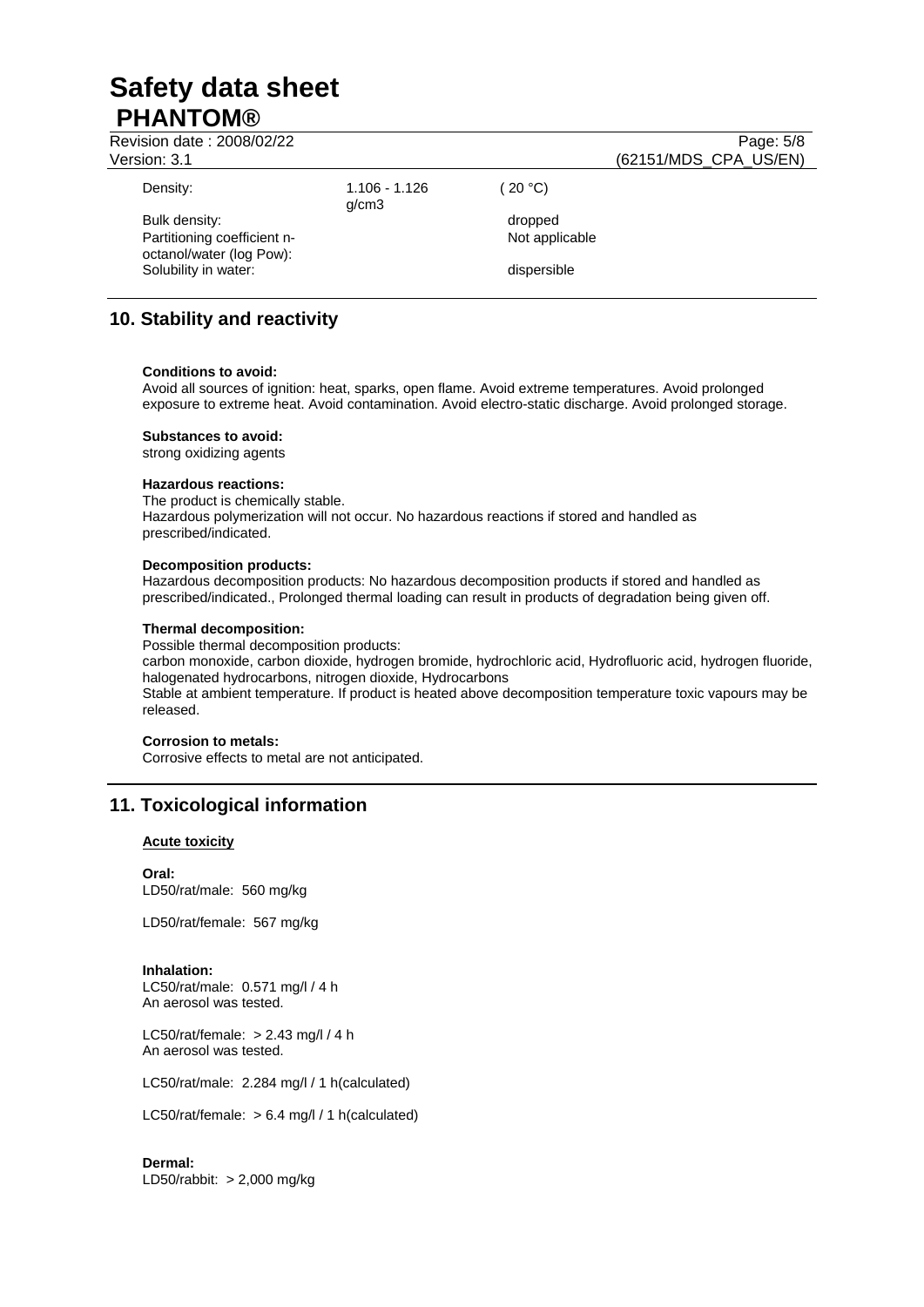Revision date : 2008/02/22 Page: 6/8

**Skin irritation:**  rabbit: non-irritant

### **Eye irritation :**

rabbit: non-irritant

## **Sensitization:**

guinea pig: Skin sensitizing effects were not observed in animal studies.

## **Genetic toxicity:**

*Information on: Chlorfenapyr No mutagenic effect was found in various tests with microorganisms and mammals.*  ----------------------------------

### **Carcinogenicity:**

*Information on: Chlorfenapyr In long-term studies in rats and mice in which the substance was given by feed, a carcinogenic effect was not observed.*  ----------------------------------

#### **Reproductive toxicity:**

*Information on: Chlorfenapyr The results of animal studies gave no indication of a fertility impairing effect.*  -----------------------------------

## **Developmental toxicity/teratogenicity:**

*Information on: Chlorfenapyr No indications of a developmental toxic / teratogenic effect were seen in animal studies.*  ----------------------------------

# **12. Ecological information**

### **Environmental fate and transport**

#### **Biodegradation:**

Evaluation: Not readily biodegradable (by OECD criteria). Not readily biodegradable (by OECD criteria).

#### **Environmental toxicity**

**Acute and prolonged toxicity to fish:**  Rainbow trout/LC50 (96 h): 0.0239 mg/l

*Information on: Chlorfenapyr Acute and prolonged toxicity to fish: Rainbow trout/LC50 (96 h): 0.00744 mg/l*  ----------------------------------

*Information on: Chlorfenapyr Acute toxicity to aquatic invertebrates: Daphnia magna/EC50 (48 h): 0.00611 mg/l*  ----------------------------------

**Toxicity to aquatic plants:**  green algae/EC50 (72 h): 4.09 mg/l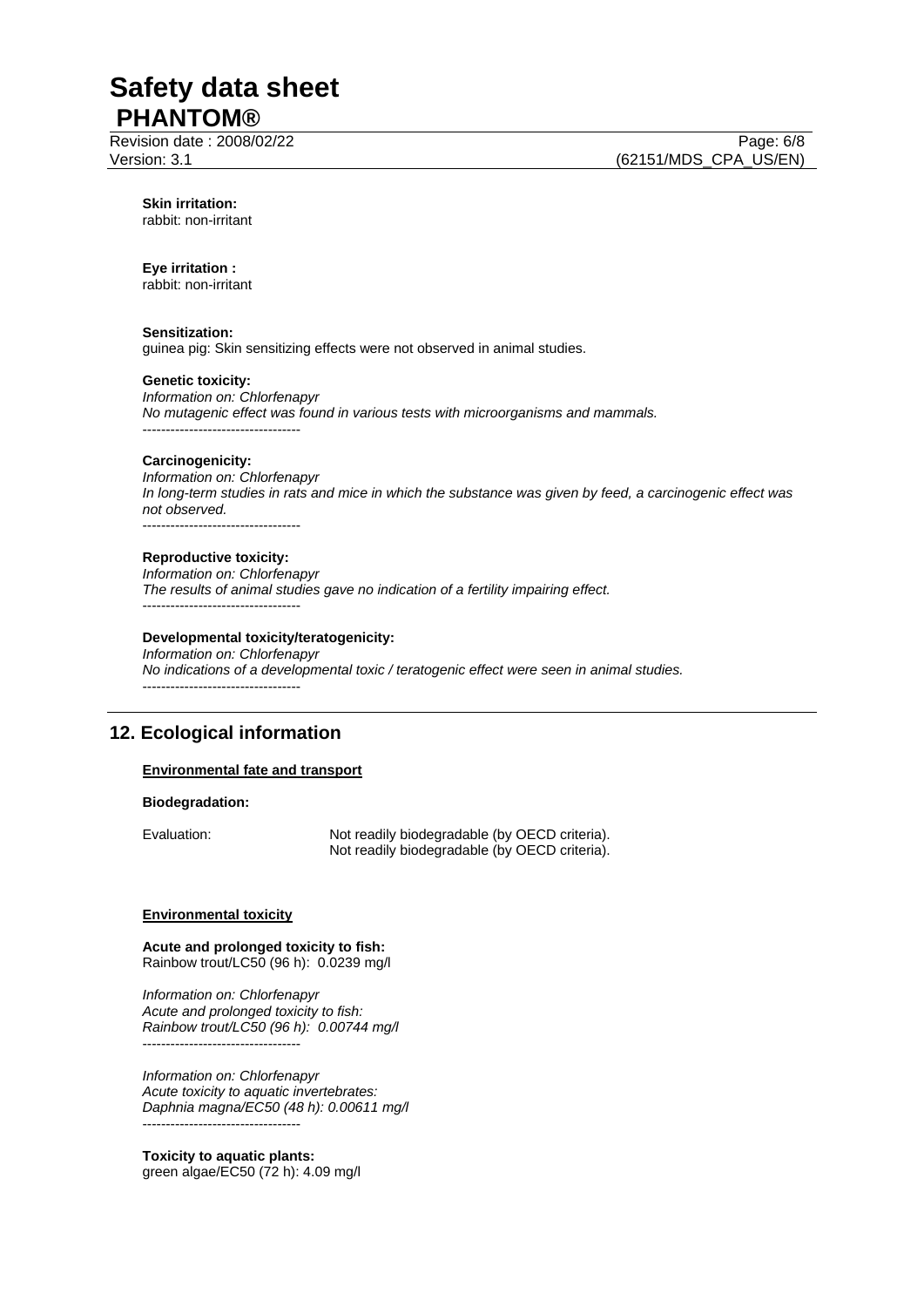Revision date : 2008/02/22 Page: 7/8

Version: 3.1 (62151/MDS\_CPA\_US/EN)

*Information on: Chlorfenapyr Toxicity to aquatic plants: green algae (72 h): 132 ppb*  -----------------------------------

*Information on: Chlorfenapyr Other terrestrial non-mammals: mallard duck/LC50: 8.6 ppm Acutely very toxic to terrestrial organisms.*  -----------------------------------

## **Other ecotoxicological advice:**

The ecological data given are those of the active ingredient. Do not release untreated into natural waters.

# **13. Disposal considerations**

## **Waste disposal of substance:**

Pesticide wastes are regulated.

Improper disposal of excess pesticide, spray mix or rinsate is a violation of federal law. If pesticide wastes cannot be disposed of according to label instructions, contact the State Pesticide or Environmental Control Agency or the Hazardous Waste representative at the nearest EPA Regional Office for guidance.

### **Container disposal:**

Rinse thoroughly at least three times (triple rinse) in accordance with EPA recommendations. Consult state or local disposal authorities for approved alternative procedures such as container recycling. Recommend crushing, puncturing or other means to prevent unauthorized use of used containers.

**RCRA:** This product is not regulated by RCRA.

# **14. Transport information**

Reference Bill of Lading

# **15. Regulatory information**

### **Federal Regulations**

**Registration status:** 

released / exempt

**OSHA hazard category:** Acute target organ effects reported, Toxic - inhalation

**SARA hazard categories (EPCRA 311/312):** Acute

**State regulations**

**State RTK**

**CAS Number Chemical name State RTK** Propylene glycol